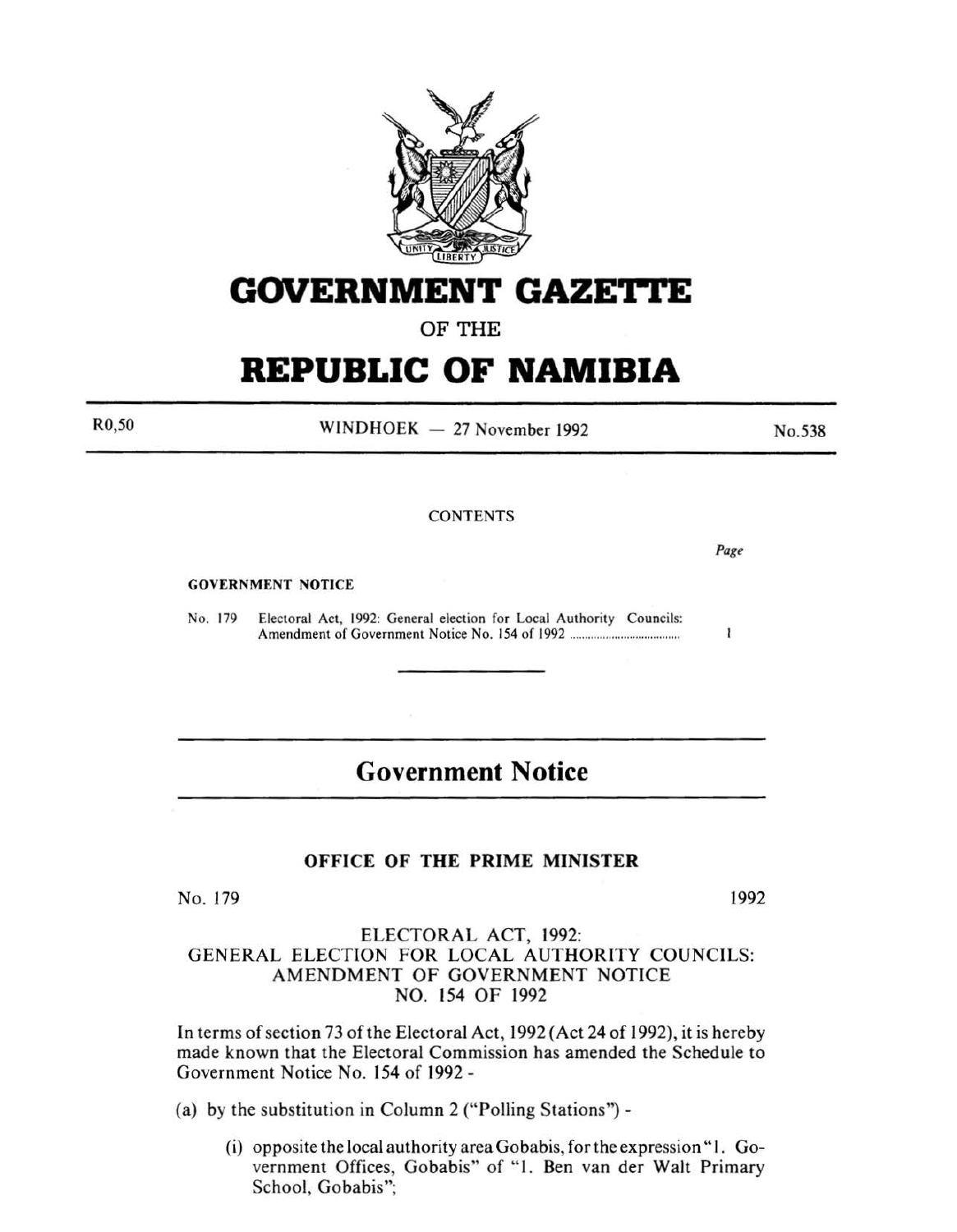- (ii) opposite the local authority area Grootfontein, for the expression "2. Municipal Hall, Omulunga" of "2. Community Hall, Omulunga";
- (iii) opposite the local authority area Grünau, for the expression "1. Hotel Hall, Griinau" of "1. Geduld Primary School, Griinau";
- (iv) opposite the local authority area Kalkrand, for the expression "1. Aurora Mini Market, Kalkrand" of "1. Magistrate's Court, Kalkrand";
- (v) opposite the local authority area Karasburg, for the expression "2. Municipal Hall, Westerkim" of "2. Board Room, Westerkim";
- (vi) opposite the local authority area Keetmanshoop, for the expressions "2. Municipal Office, Tseiblaagte", and "3. Municipal Hall, Krönlein" of "2. R.K. Rüver Hall, Tseiblaagte" and "3. Suiderlig High School, Krönlein";
- (vii) opposite the local authority area Liideritz, for the expressions "2. Municipal Office, Benguella", and "3. Municipal Office, Nautilus" of "2. Cinema Hall, Benguella", and "3. Peri-Urban Development Board Hall, Nautilus/Elizabeth Bay";
- (viii) opposite the local authority area Okahandja, for the expression "1. Municipal Hall, Okahandja" of "1. Town Hall, Okahandja";
- (ix) opposite the local authority area Okakara, for the expression "I. Community Hall, Okakarara" of" 1. Technical Institute Hall, Okakarara";
- (x) opposite the local authority area Otavi, for the expression "1. Town Hall, Otavi" of "1. Transnamib Hall, Otavi";
- (xi) opposite the local authority area Stampriet, for the expression" 1. Board Room, Peri-Urban Development Board, Stampriet" of"1. Boerevereniging Hall, Stampriet";
- (xii) opposite the local authority area Tsumeb, for the expression "1. Magistrate's Court, Tsumeb" of "I. Afrikaans Medium Primary School, Tsumeb";
- (xiii) opposite the local authority area Windhoek, for the expressions "6. Katutura Community Hall, Katutura" and "10. Khomasdal Community Hall" of "10 Theo Katjimuine Primary School" and "10. Cosmos High School, Khomasdal";
- (b) by the deletioning Column 2 ("Polling Stations")-
	- (i) opposite the local authority area Okahandja, of the expression "3. Veddersdal School Hall, Veddersdal":

 $\overline{\phantom{a}}$ 

爹